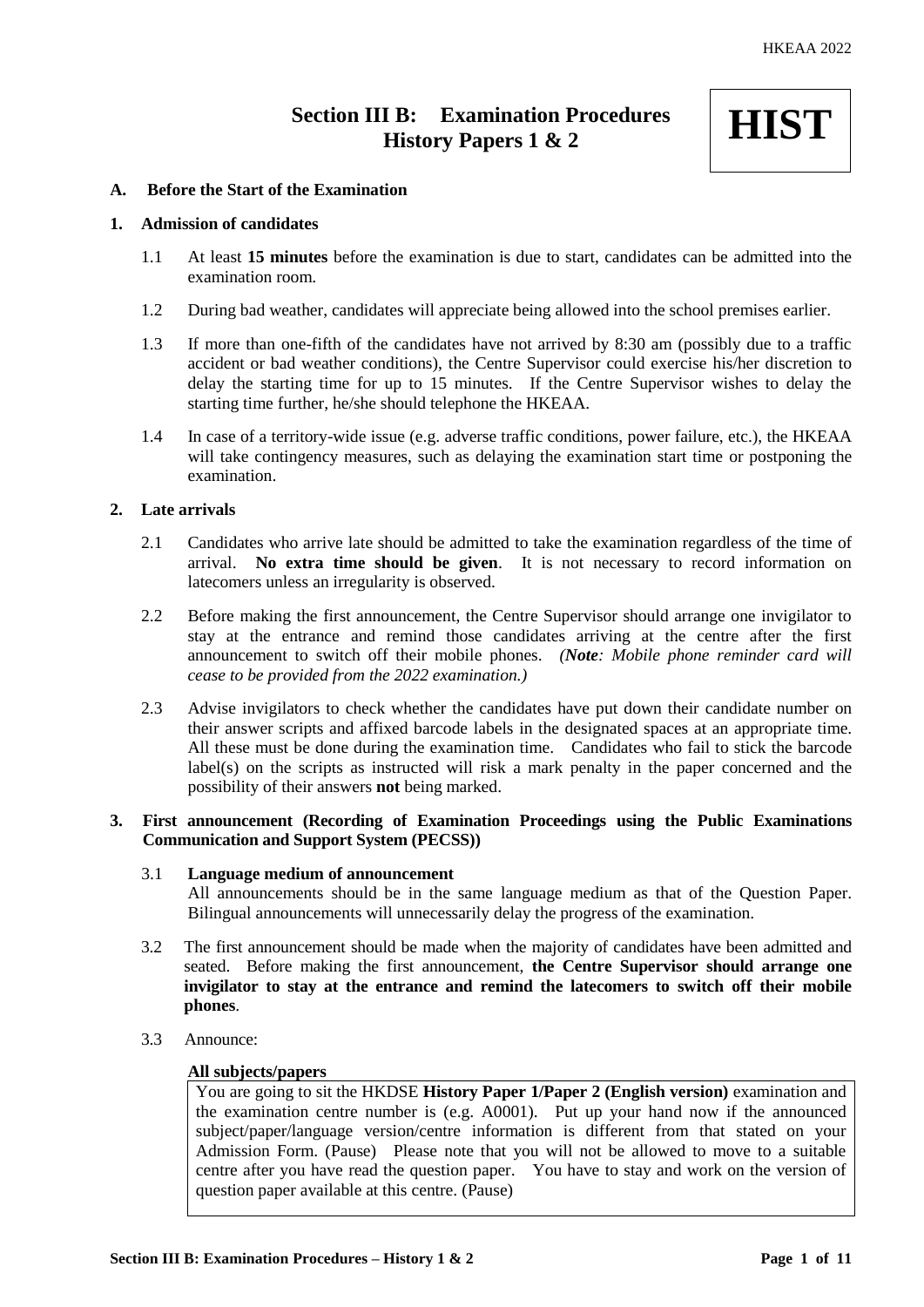The 'Public Examinations Communication  $\&$  Support System' has been installed at this examination centre. The centre conditions and examination proceedings will be recorded. Only authorised persons of the HKEAA can view, store or handle the recordings. The recordings will be destroyed upon closing of the examination year.

3.4 In case a candidate claims that the subject/paper/language version/centre information announced by the Centre Supervisor is different from that stated on his/her Admission Form, the **Centre Supervisor should arrange an invigilator to distribute the 'Notes for Wrong Centre or Wrong Version Candidates'** (**SR3(Notes) -** see *Specimen 40*) to the candidate concerned and let him/her decide whether or not to remain sitting the examination in this centre. For handling cases of wrong centre/wrong version candidates, please refer to *Section IV paragraphs 15 and 16*.

## **4. Second announcement (Checking of personal belongings)**

Announce:

#### **(All subjects/papers)**

Check that you have taken the correct seat according to the seat number as stated on your Admission Form. Place your Admission Form and Identity Card or identification document on the top right-hand corner of your desk and not inside any folder. If you bring a folder, you must put it under your chair. Put up your hand if you have any questions. (Pause)

Put all the stationery you need to use on your desk. If you have brought a pencil case, put it in your bag or under your chair. (Pause)

If you intend to use a calculator during the examination, put the calculator on your desk. Remove the calculator cover/jacket and place it inside your bag or under the chair. Check your calculator now to make sure that no writings or markings have been made on the calculator. (Pause)

If you have brought a mobile phone, take out the phone now. Check to see if it has been switched off. (Pause) If not, switch it off now. You should also ensure that the alarm function of the phone has also been turned off and no sound will be emitted. (Pause for 15 seconds to ensure that candidates are complying with the instructions)

Now place the phone under your chair in a position clearly visible to the invigilators. (Pause)

If you have question paper(s) from previous examination session(s), notes, pieces of paper, books and dictionaries etc., put them in your bag. If you have brought any electronic devices (such as tablet, multimedia player, electronic dictionary, databank watch, smart watch, wireless earphones or other wearable technologies with communication or data storage functions, etc.), or articles that can emit sound, switch them off now (if possible) and put them in your bag or under your chair. (Pause)

Zip up your bag and put it under your chair. Do not leave your bag in the aisle. If you do not have a bag, put your purse and your mobile phone under your chair but bring all your other belongings to the front of the hall and put them … (Please clearly tell the candidates the location which you assign and ask an invigilator to assist).

Please note that if you are found to have any unauthorised materials on your desk or in the drawer of your desk, on your body or in your clothing after the Question Papers have been distributed, or any electronic devices (including mobile phone) switched on during the examination, you will receive a mark penalty, subject downgrading or even be disqualified from the whole examination.

Put up your hand if you have any questions. (Pause)

#### **Note:**

Repeat this announcement nearer the start of the examination if there are a lot of latecomers.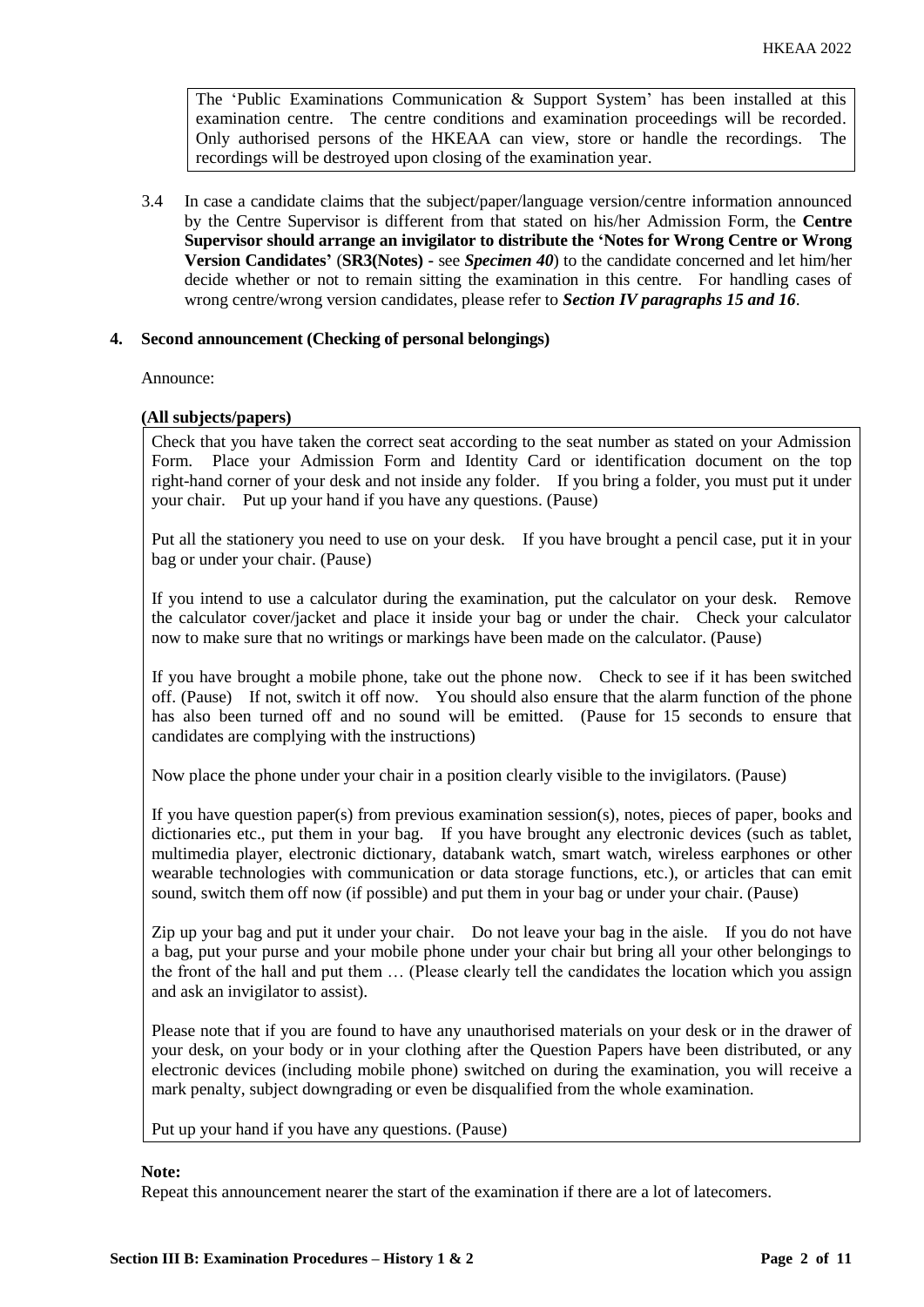The Centre Supervisor should ask the invigilators to check that the candidates follow these instructions. **Before the examination begins, should no mobile phone be found under a candidate's chair, invigilators may ask the candidate concerned if he/she has brought a mobile phone.**

#### **5. Third announcement (Checking of barcode labels)**

#### **History 1 and 2**

You should have on your desk a barcode sheet. Put up your hand if you do not. (Pause)

Your English name has been printed on the top of the barcode sheet. Each barcode label on the sheet has been printed with your candidate number, centre number, seat number and the subject/paper name. Please check to make sure that you have been given the correct barcode sheet. Put up your hand if you have any questions. (Pause)

After the start of the examination, you should first write your Candidate Number in the boxes provided on the front cover of the Answer Book. You should copy your Candidate Number from your Admission Form. Moreover, you should stick barcode labels in the designated spaces on the cover and the inner pages of your Answer Book.

If you use a supplementary answer sheet, you should also write your Candidate Number and affix a barcode label in the designated space. Do not fold, scratch or stain the barcode labels.

No extra time will be given to candidates for sticking the barcode labels on after the 'Stop working' announcement.

Each page of the Answer Book and supplementary answer sheet has been printed with a page number. Do not change any of the page numbers or write your answers near them as this might affect the scanning of your script. It should also be noted that answers written in the margins will not be marked.

## **6. Fourth announcement (Checking of Answer Books)**

## **History 1 and 2**

You should have on your desk an Answer Book. Put up your hand if you do not. (Pause)

You should enter the question number on the front cover of the Answer Book and mark the corresponding question number box on each page of the Answer Book and supplementary answer sheets on which you have written any answers. Start each question on a new page.

No extra time will be given to candidates for filling in the question number boxes after the 'Stop working' announcement.

Now, read the Instructions on the cover of the Answer Book. (Pause)

#### **7. Fifth announcement (Distribution of Question Papers)**

The Centre Supervisor should check carefully whether the Question Papers are **for the correct session**. The Centre Supervisor should then unseal and **open the packets of Question Papers in front of the invigilators and candidates**. After ensuring that there are sufficient copies for distribution, announce: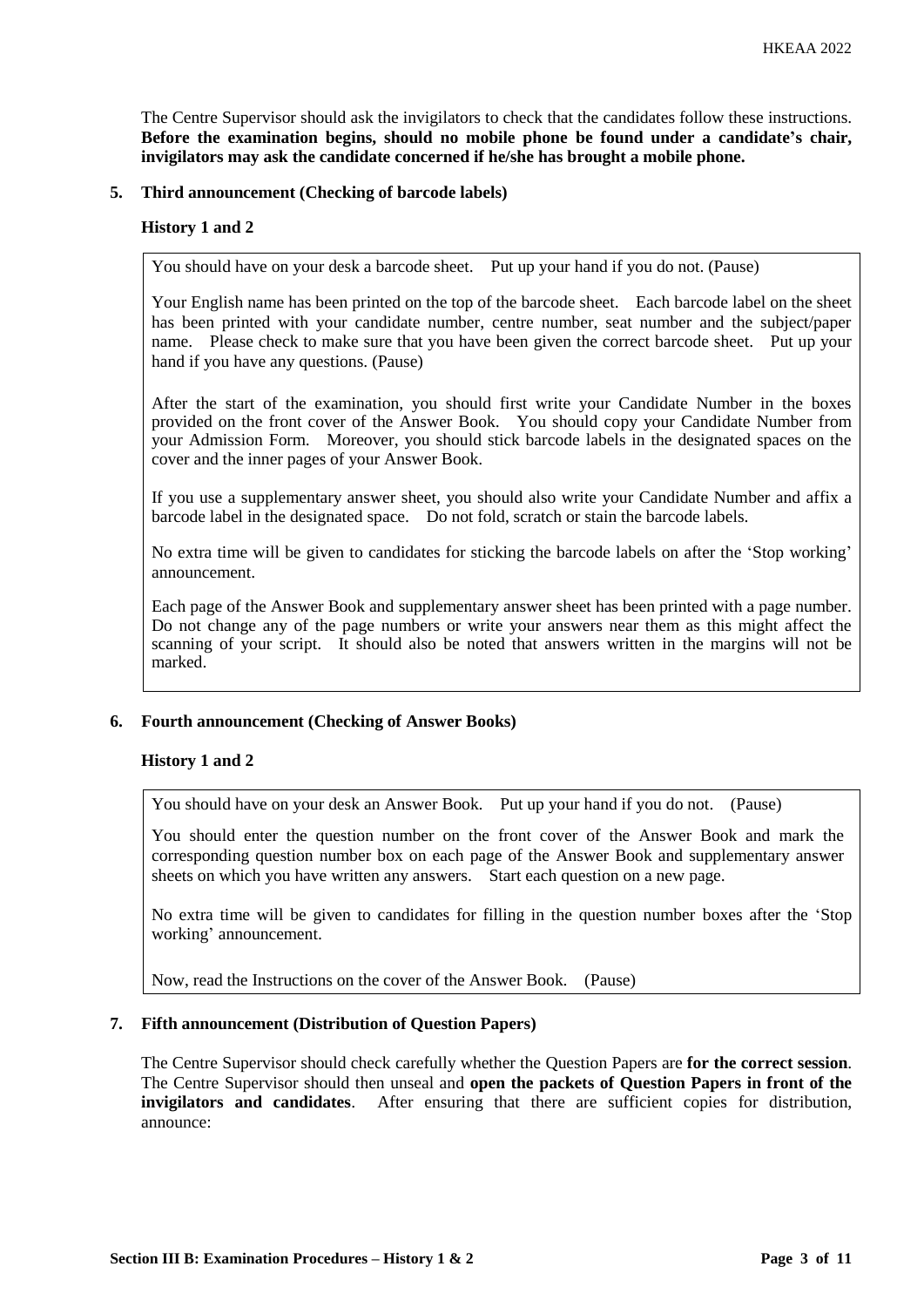## **History 1 and 2**

The Question Paper will be distributed now. Make sure you have put away all unauthorised articles; otherwise you will be penalised. (Pause to allow sufficient time, say 10 seconds, for candidates to put away their unauthorised articles)

Do not turn over your Question Paper and do not start writing until you are told to do so.

The Centre Supervisor should then give the Question Papers to the invigilators and instruct them to distribute the papers to the candidates, with **the cover of the Question Papers facing up**.

#### **8. Sixth announcement (Checking of Question Papers)**

#### **History 1 and 2**

You should have on your desk a Question Paper and an Answer Book. Put up your hand if you do not. (Pause)

Now, read the Instructions on the cover of the Question Paper. Do not turn over the Question Paper until you are told to do so. (Pause for 15 seconds)

#### **9. Seventh announcement (Checking of Question Papers and start of the examination)**

9.1 Before the start of the examination, the Centre Supervisor should remind candidates to make sure that they do not have any electronic devices (including mobile phones) switched on or on the body. Then ask the candidates to open the Question Papers to **check the number of pages/questions**. After the start of the examination, candidates should first write their candidate number in the boxes provided on the front cover of their Answer Book and affix barcode labels in the designated spaces on the front cover and the inner pages of the Answer Book according to the instructions on the cover. No extra time will be given to candidates for sticking the barcode labels after the 'Stop working' announcement.

### **History 1 and 2**

Before the examination begins, make sure that you have switched off your mobile phone, including the alarm function, and that you do not have any electronic devices on the body. (Pause to allow sufficient time, say 30 seconds, for candidates to do the final check)

Check your Question Paper to make sure that there are no missing questions. Words like '**End of Paper**' or '**End of Section**' should appear after the last question. (Pause)

**Close the Question Paper after checking.**

**After the announcement of the start of the examination**, you should first write your Candidate Number in the boxes provided on the front cover of the Answer Book. You should copy your Candidate Number from your Admission Form. You should stick barcode labels in the designated spaces on the cover and the inner pages of your Answer Book according to the Instructions on the cover.

**No extra time will be given** to candidates for sticking barcode labels after the 'Stop working' announcement.

9.2 The Centre Supervisor should **check if there is any Special Notice** which contains last-minute messages to candidates. The Special Notice, if any, is in a **bright yellow envelope** (see *Specimen 9*). If there is a Special Notice for the session, make an announcement according to the instructions in the Special Notice and write down the contents of the Special Notice on the blackboard for the candidates' reference, particularly the latecomers.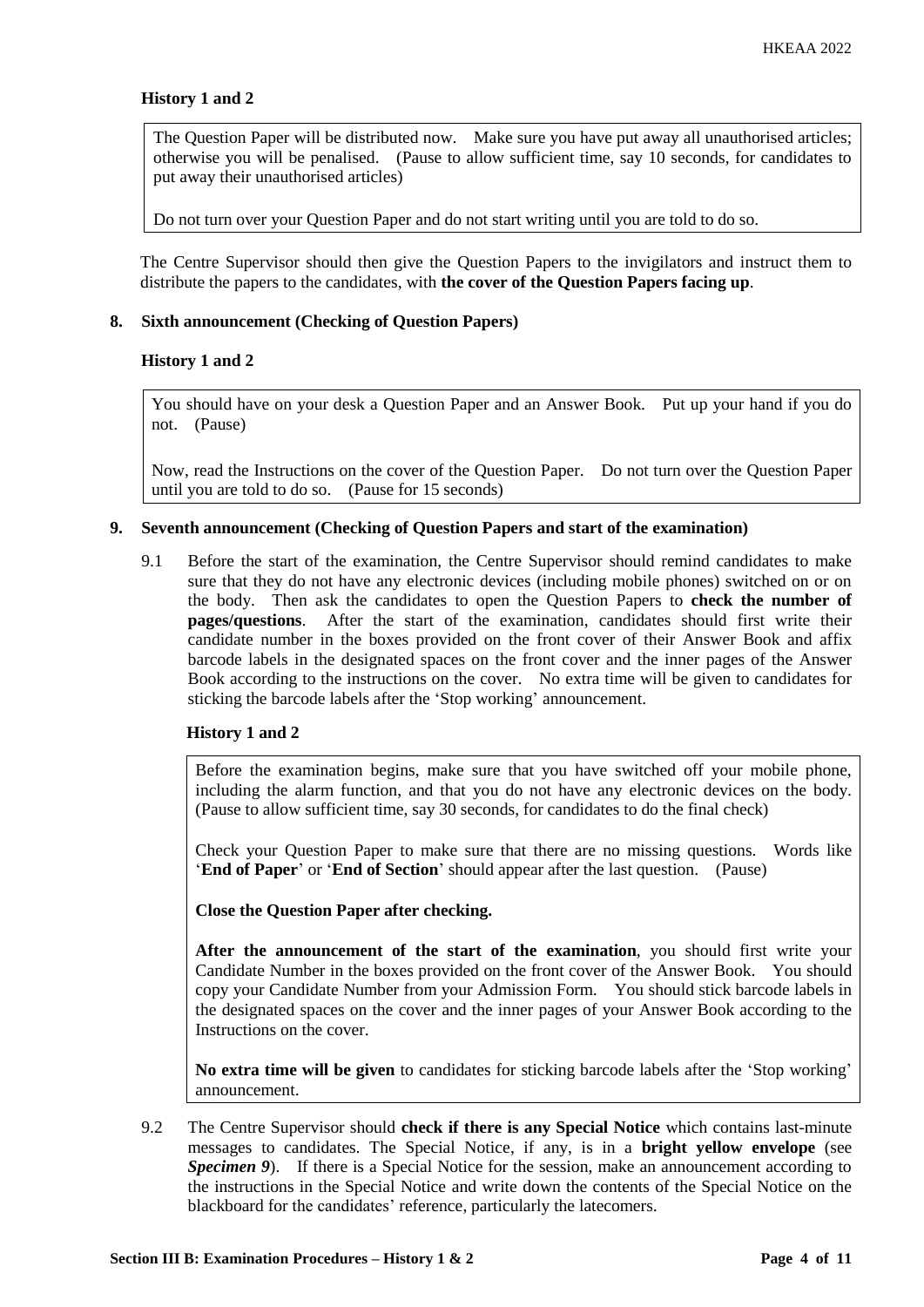9.3 If there are no questions from the candidates, the Centre Supervisor should give the signal to begin by announcing:

**History 1 and 2** (leaving early is allowed during the period after the first 30 minutes and before the last 15 minutes)

If you wish to leave early, you should put up your hand to seek an invigilator's permission. Early leavers are not allowed to take away the question papers.

According to the hall clock (my watch), the time is \_\_\_\_. The finishing time is \_\_\_\_\_ You may now start.

- 9.4 After the 'You may now start' announcement, the Centre Supervisor should write the actual starting time and the correct finishing time on the blackboard for the information of candidates and invigilators.
- 9.5 The Centre Supervisor should avoid the practice of writing up the starting and finishing times in advance, and should do this **only** when the precise times are known. If the hall has a clock visible to the candidates and is functioning properly (see **Notes** below), the Centre Supervisor should time the examination according to this clock. The Centre Supervisor may also refer to the digital timer available on the computer desktop of PECSS. Apart from providing a countdown of the examination time, the timer also provides reminders of the last 15 minutes, last 5 minutes and end of the examination session. The Centre Supervisor must ensure that candidates are given the full amount of time as specified on the Question Paper. **No extra time** should be given to the candidates for reading the Question Paper or for any other reason without specific instructions from the HKEAA.

## **Notes:**

- (1) The Centre Supervisor should check whether the hall clock is functioning properly before the start of the examination. If not, candidates should be reminded not to refer to the clock during the examination.
- (2) If there are two clocks in the hall (say one in the front of the hall and one at the back), the Centre Supervisor should use the one facing the candidates and inform the candidates of the clock he/she is using for timing the examination in order to avoid misunderstanding.
- 9.6 The Centre Supervisor should ensure that all examinations start punctually as scheduled in the timetable. If under special circumstances an examination has to be delayed (due to bad weather or insufficient Question Papers being made available), the Centre Supervisor should ensure that the candidates are given the full amount of time as specified on the Question Paper. **Under no circumstances should an examination start before the scheduled time.**
- 9.7 Write the actual starting time and finishing time at the end of the session in the spaces provided on the Sessional Report (for elective subjects) (See *Specimen 20C*).

## **B. Procedures after the Start of the Examination**

#### **10. Checking the Admission Forms and Identification Documents**

Please refer to *Section III A paragraph 3* for details.

# **11. Taking of Candidates' Attendance**

Please refer to *Section III A paragraph 4* for details.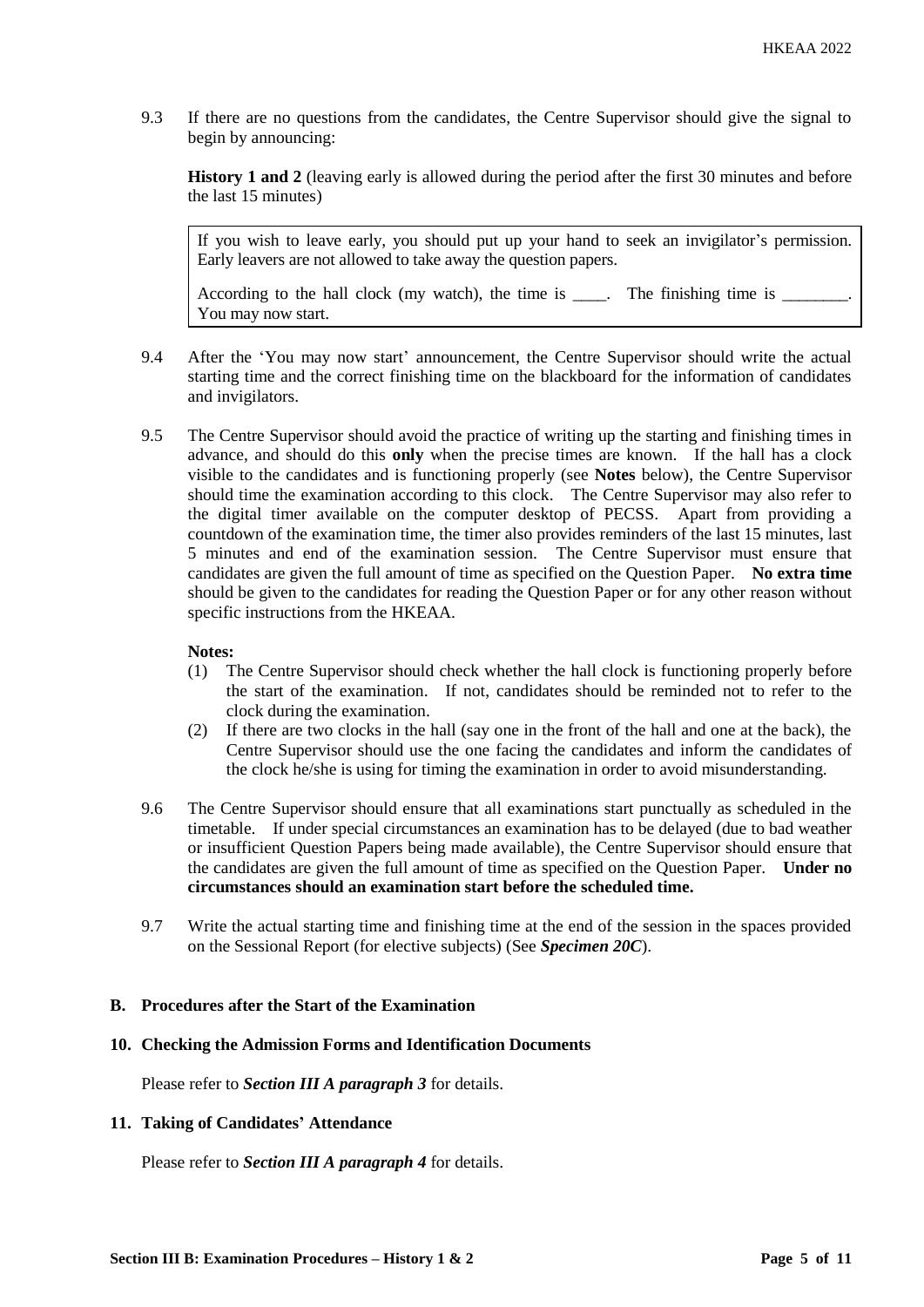## **12. Collecting Question Papers and answer books from vacant seats**

12.1 **30 minutes** after the start of the examination, ask the invigilators to collect the Question Paper/Answer Book/barcode sheet from each vacant seat and return them to the Centre Supervisor. The Centre Supervisor is advised to put the blank Answer Books inside a designated box/plastic bag to avoid mixing them up with the candidates' scripts to be collected at the end of the examination.

The Centre Supervisor should ask the invigilators to select 'Recording Absentees' from the Main Menu of their barcode scanner, scan the barcode sheets of the absentees, and upload the absentees' records to the ASTS programme before the absentees' barcode sheets are put inside the barcode sheet envelope (see *Specimen 30B*).

- 12.2 The school can retain the surplus Question Papers.
- 12.3 In the case of a candidate **requesting to have another Answer Book**, the request should not normally be accepted. Supplementary answer sheets should be supplied.

## **13. Early leavers**

- 13.1 Early leave is not allowed for the Listening papers and Multiple-Choice papers (i.e. Music Paper 1/Mathematics Compulsory Part Paper 2/Economics Paper 1).
- 13.2 For other subjects/papers, candidates may leave the examination room after the first 30 minutes of the session to 15 minutes before the end of the session. Candidates wishing to leave during the permitted time must raise their hand to summon an invigilator. Before a candidate is given permission to leave, the invigilator should ensure that (1) the candidate number has been put down and barcode labels have been affixed in the designated spaces of the answer script even if no attempt has been made to answer any questions; and (2) the question number box on each page of the answer script has been marked. **Early leavers are not allowed to take away the Question Papers.**
- 13.3 The Centre Supervisor should report in detail (time of the incident, circumstances, etc.) any candidate who has left the examination room without permission or who has taken away the Question Paper on Report Form SR4g (see *Specimen 23A*).
- 13.4 If a candidate claims to be sick and wishes to leave outside the permitted time, he/she should state his/her reasons on Report Form SR4g for follow up by the HKEAA. He/she has to write his/her name and address in the space provided on the form. Please complete the attendance taking for the candidate and follow the script collection procedures as described in *paragraph 13.2* before letting the candidate leave.
- 13.5 The Question Papers and answer scripts of early leavers should be left on the candidates' desks. **The answer scripts should be collected at the end of the session together with those of other candidates** and placed in the appropriate script envelope while the Question Papers can be treated as ordinary surplus Question Papers which can be kept by the school.

#### **14. Questions raised by candidates**

Please refer to *Section III A paragraph 5* for details.

#### **15. Toilet arrangements**

Please refer to *Section III A paragraph 6* for details.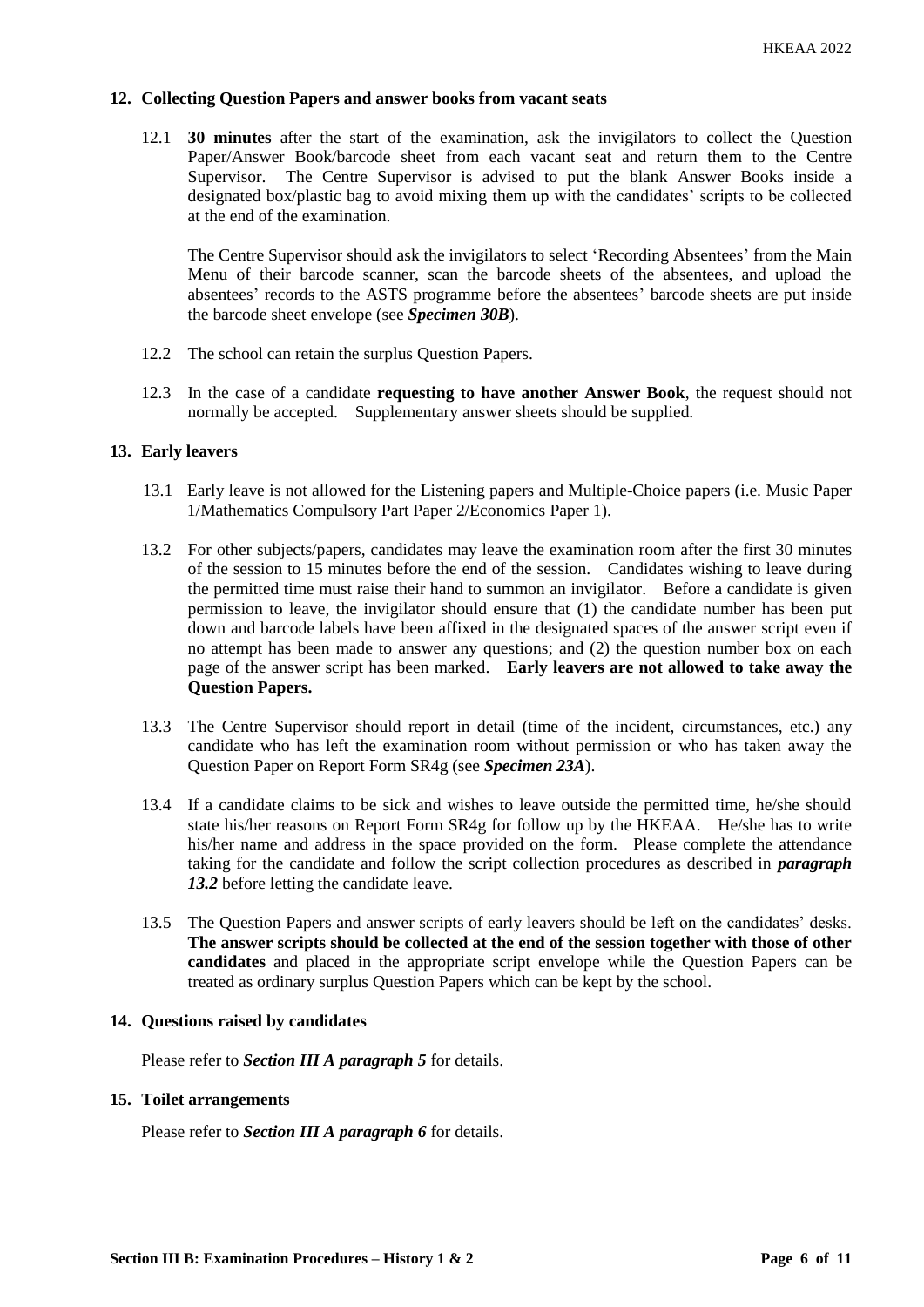## **C. Report Forms**

# **16. If the Centre Supervisor wishes to make a report about the conduct of the examination, he/she can use the following report forms:**

- Form SR1 Candidates without Admission Form/Identification Document
- Form SR3 ― Candidates Attended the Wrong Examination Centre/Subject/Paper/Module/ Language Version not on Admission Form
- Form SR4g Examination Irregularities (cheating/insufficient papers/candidates' disobeying the 'Stop working' instructions, etc.)
- Form SR4b ― Examination Irregularities (Barcodes)
- Form SR4c Examination Irregularities (Calculators)<br>Form SR4p Examination Irregularities (Mobile
- Form SR4p Examination Irregularities (Mobile Phones/Electronic Devices/Sounding Devices)
- Form SR4t Candidates Going to the Toilet<br>• Form SR4i Examination Irregularities (Invi
- Examination Irregularities (Invigilators)
- Sessional Report (for elective subjects)

## **D. End of Examination**

#### **17. Eighth announcement (Reminding candidates of the time left)**

17.1 15 minutes before the end of the session, the Centre Supervisor should announce:

## **History 1 and 2**

You have 15 minutes left. You are not allowed to leave the examination room until you are told to do so.

Make sure you have marked the appropriate question number in the question number box on each page and on the cover of the Answer Book; otherwise the markers may not know which questions you have answered. Besides, make sure you have written your Candidate Number and stuck barcode labels in the designated spaces.

No extra time will be given to candidates for sticking the barcode labels or filling in the question number boxes after the 'Stop working' announcement.

17.2 5 minutes before the end of the session, the Centre Supervisor should announce:

#### **History 1 and 2**

You have 5 minutes left. Make sure you have written your Candidate Number and stuck barcode labels in the designated spaces on the Answer Book and all supplementary answer sheets.

**Remember to enter the question number and mark the question number box on all appropriate pages.** 

Cross out all unwanted materials. You will *NOT* be allowed to work on your Answer Book and supplementary answer sheets including affixing barcode labels, using an eraser, filling in question numbers or holding any stationery after the 'Stop working' announcement.

#### **18. Ninth announcement ('Stop working' instruction)**

18.1 When time is up, announce:

## **History 1 and 2**

The time now is \_\_\_\_\_. Time is up. Stop working. Put down all your stationery. **(Pause for 10 seconds to ensure that all candidates are complying with the instructions^)**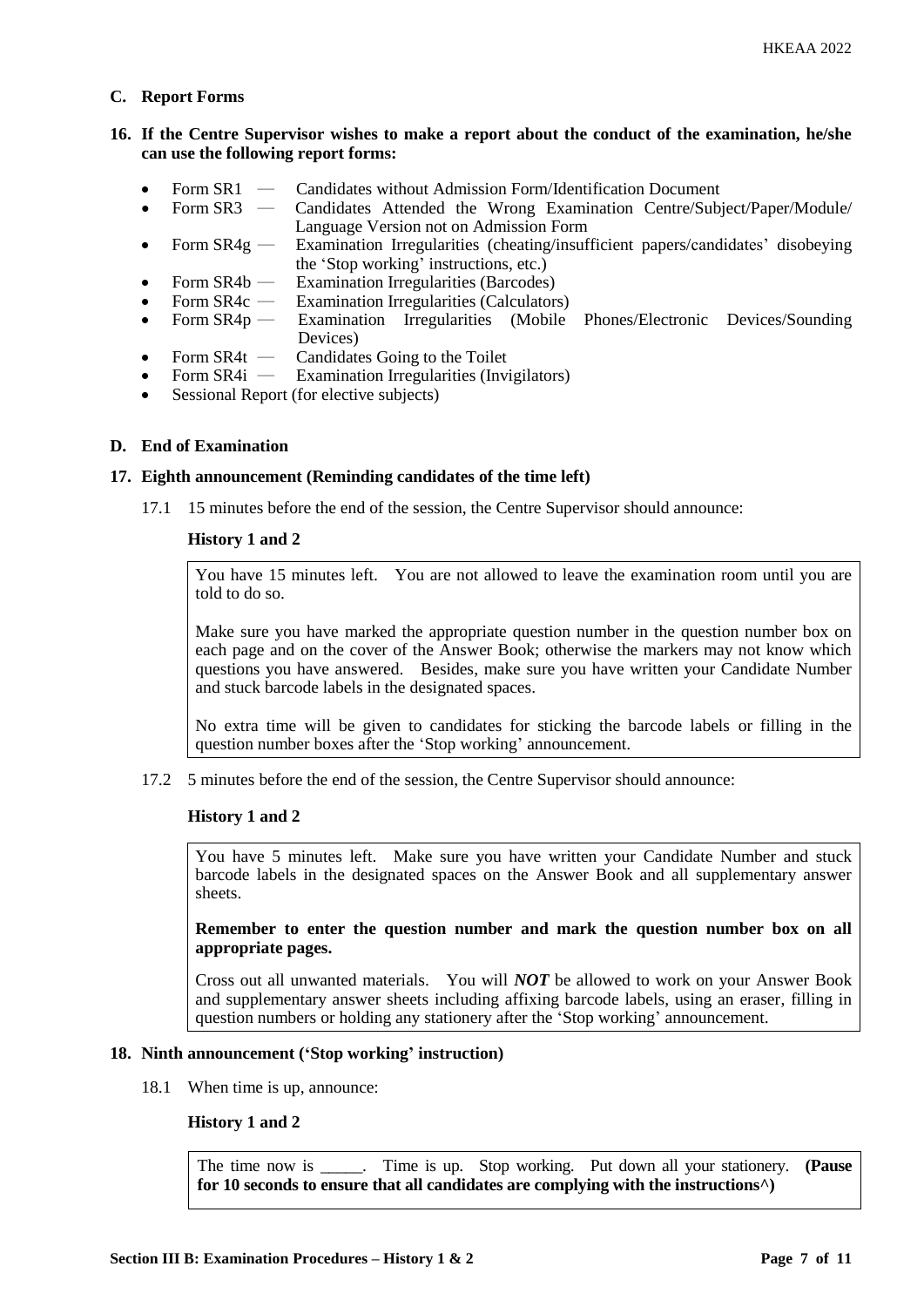Do not pack your personal belongings until you are told to do so. Close your Question Paper and Answer Book. You must not work on your answers or affix barcode labels now, otherwise you will receive a mark penalty. (Pause)

If you have supplementary answer sheets, tie them in your Answer Book with the piece of string provided. Put your Answer Book next to the unused barcode labels. They will be collected separately.

Make sure that your Admission Form and identification document do not get included in your answer script.

- **^** During the 10-second pause after *'Put down all your stationery'* is announced, the Centre Supervisor should stay on the stage to ensure that the candidates follow the instructions and invigilators should check if any candidates are still working on their answer scripts (including writing, erasing/crossing out answers, holding any stationery, affixing barcode labels or filling in question numbers).
- 18.2 For handling cases of candidates disobeying the 'Stop working' instruction, please refer to *Section IV paragraph 19*.

## **19. Tenth announcement (Collection of answer scripts)**

- **NOTE**: **With the exception of Combined Science (Biology) Section A, Combined Science (Chemistry) Section A and Combined Science (Physics) Section A**, the Question Papers of other subjects (including multiple-choice question papers) need **NOT** be collected.
- 19.1 The Centre Supervisor should announce:

## **History 1 and 2**

Your Answer Book will be collected now. Stay in your seat quietly until you are told to leave.

While collecting the answer scripts, if you are found not having stuck a barcode label on the cover of the Answer Book, to facilitate scanning, the invigilator will let you stick the label on the cover under supervision. You are required to complete a report form before leaving the examination room.

- 19.2 The Centre Supervisor should assign the invigilators to collect separately the answer scripts, rough-work sheets and barcode sheets (with/without remaining barcode labels), etc.
- 19.3 While collecting the Answer Books, if an invigilator discovers that **a candidate has not put down his/her candidate number on the cover of his/her Answer Book, the candidate can be allowed to write his/her candidate number on the cover only under the supervision of the invigilator. However, the candidate should not be allowed to fill in the question number boxes.**
- 19.4 While collecting the Answer Books, if an invigilator discovers that **a candidate has not stuck any barcode labels on the cover of an Answer Book, to facilitate scanning, the candidate should be asked to stick the barcode label on that cover under the supervision of the invigilator. A report must be made on Report Form SR4b. The candidate should be asked to sign the report form.**

#### **20. Checking of answer scripts collected**

20.1 The answer scripts should be collected in candidate number order, with the smallest candidate number on top.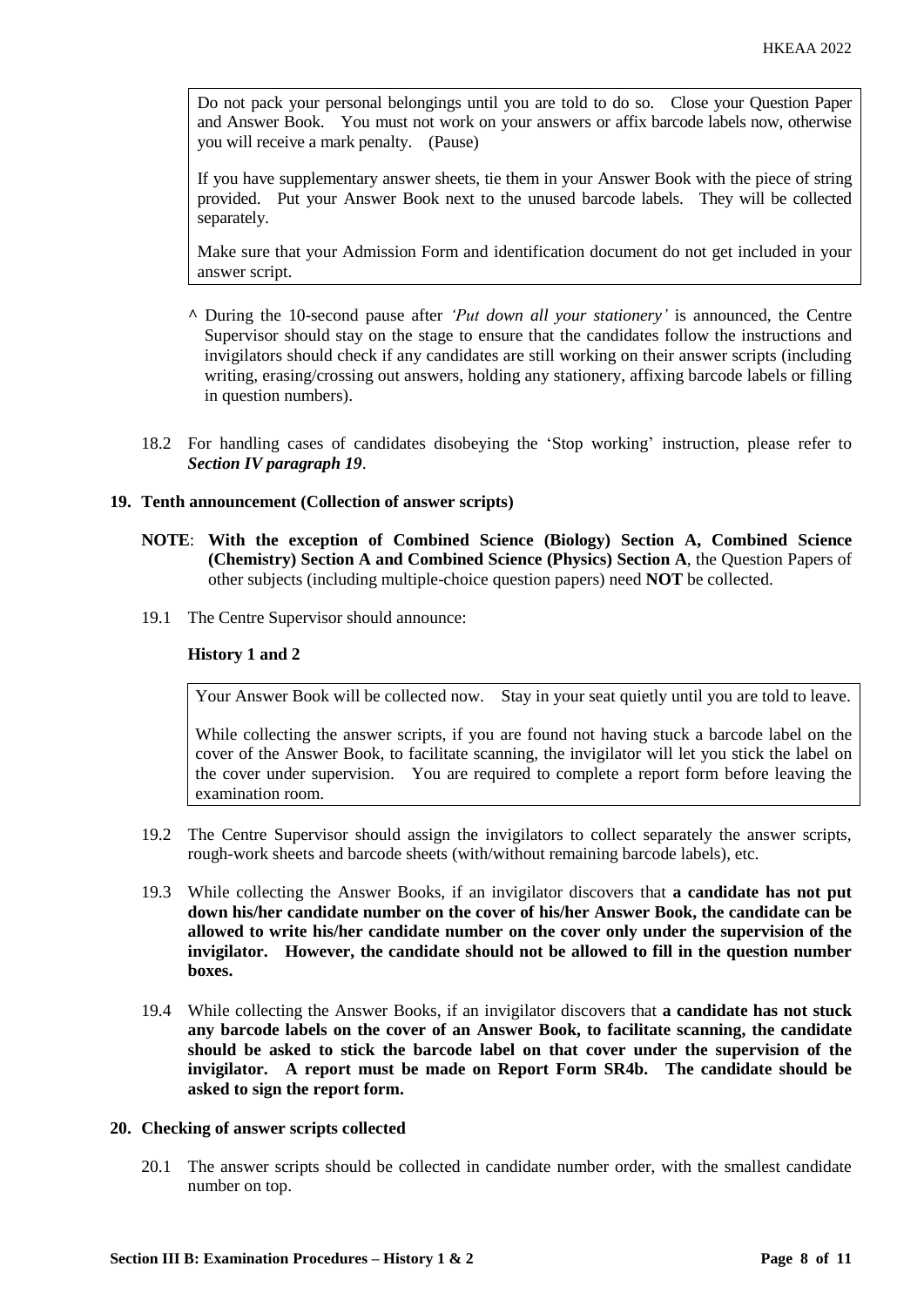- 20.2 Ask the invigilators to scan the barcode labels on the scripts, including those using spare barcode labels. After scanning all answer scripts, invigilators should place the barcode scanners on the cradle for data transmission.
- 20.3 **The Centre Supervisor should check the 'Summary Report' and the 'Discrepancy Report' in the ASTS programme to ensure that the number of candidates present tallies with the number of collected scripts.** If there is a discrepancy between the attendance records and the scripts' records, the relevant information will be shown in the 'Discrepancy Report' in the ASTS programme. The Centre Supervisor should investigate the irregularities immediately. Please refer to the 'ASTS User Guide' where necessary.
- 20.4 If, at the time of scanning the barcode labels on the scripts, an invigilator discovers that a candidate has not stuck any barcode label on the cover of an Answer Book, the Answer Book need not be scanned. The matter must be reported to the Centre Supervisor immediately and recorded on Report Form SR4b. The case will be shown in the 'Discrepancy Report' of the ASTS programme.

The Centre Supervisor should, under the page of 'Answer Script', select the relevant candidate and click 'Edit' manually to update the script record. The candidate's script record should be updated as follows:

- (i) from '0/1' to ' $\checkmark$ ' (for examinations using 1 answer book)
- (ii) from '1/2' to ' $\checkmark$ ' (for examinations using 2 answer books and 1 answer book has been scanned while the other cannot be scanned)
- (iii) from '0/2' to ' $\checkmark$ ' (for examinations using 2 answer books and both answer books cannot be scanned).

The completed Report Form SR4b and the Answer Book should be placed in the **Envelope for Special Reports & Related Scripts/Answer Sheets**.

20.5 The Centre Supervisor should put down the total number of scripts collected in the appropriate spaces on the Sessional Report (for elective subjects).

## **21. Eleventh announcement (Dismissal of candidates)**

21.1 On completion of the collection and checking of all answer scripts, the Centre Supervisor should announce:

## **History 1**

The Paper 2 examination of this subject will be held at \_\_\_\_\_\_. Please come back 15 minutes before the start of the examination. You may now pack your personal belongings. Make sure you have your Admission Form, identification document and other personal belongings. (Pause) You can take away your question paper. You may now leave.

#### **History 2**

You may now pack your personal belongings. Make sure you have your Admission Form, identification document and other personal belongings. (Pause) You can take away your question paper. You may now leave.

21.2 In the case of a candidate reporting any irregularity concerning the examination (e.g. reports a mistake in the use of answer books), the Centre Supervisor should record the details of the irregularity (such as whether the case was reported before or after the dismissal of candidates) on Report Form SR4g so that follow-up action can be taken by the HKEAA (see *Section IV paragraph 20* on candidates using wrong answer books).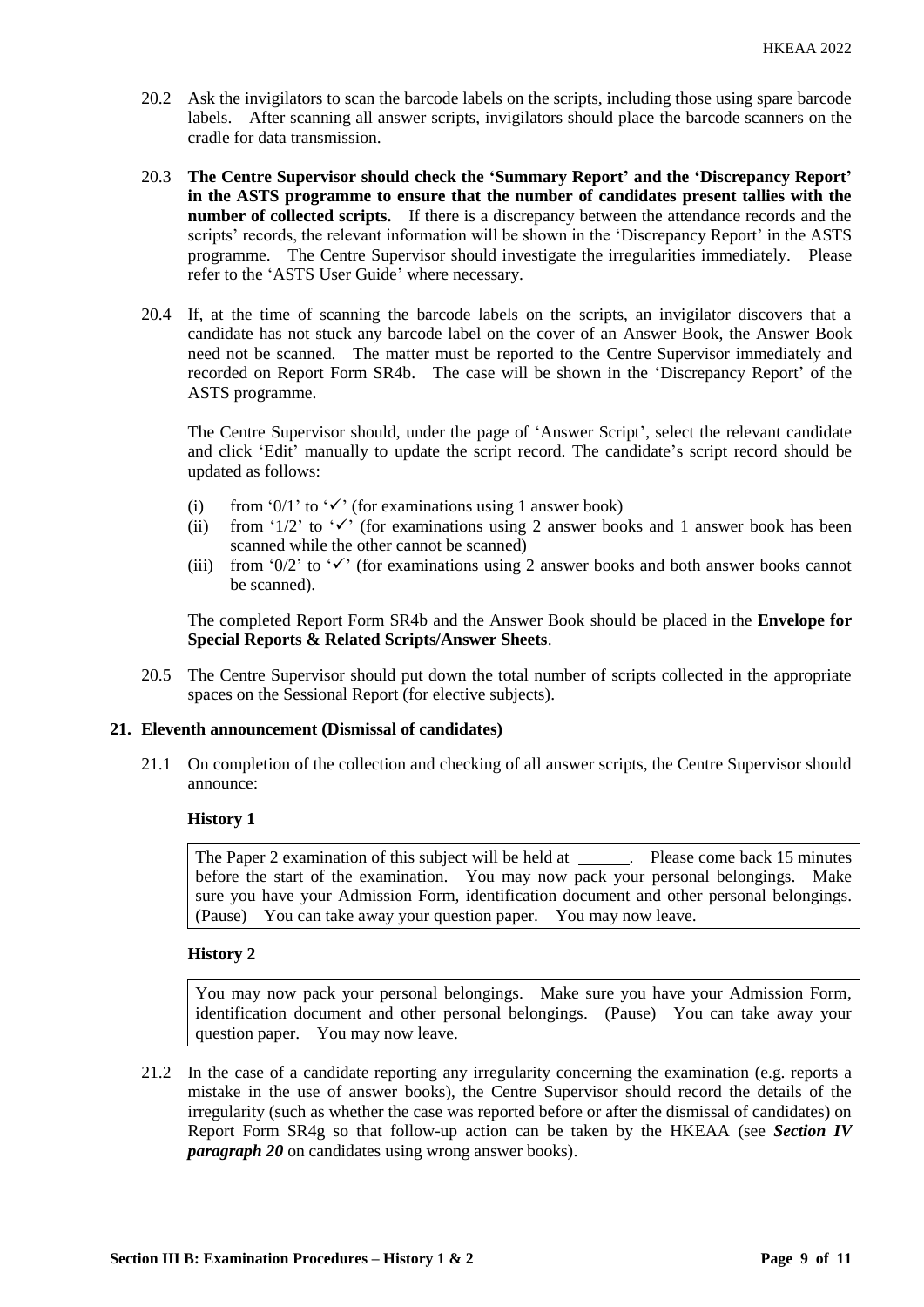## **22. Completing the Sessional Report (for elective subjects)**

The Sessional Report (for elective subjects) should be completed by the Centre Supervisor and two invigilators (including one invigilator not provided by the centre school). This report need not be returned daily. It should be returned to the Scripts Collection Centre after the very last HKDSE examination session in the centre.

#### **23. Packing of scripts and examination materials**

23.1 The Centre Supervisor should refer to the Script Envelope Summary (see *Specimen 26B*) for the number of pre-printed script envelopes provided to the centre. The answer books should be placed in the appropriate script envelopes (see *Specimen 26A*) in candidate number order according to the candidate number ranges printed on the script envelope labels. The number of scripts inside should be written on each of the envelopes. Each envelope should be sealed with a piece of Security Adhesive Tape. The Centre Supervisor and one invigilator should then sign on the flap of the envelope across the tape (see *Specimen 27*). The envelopes must be tied with a piece of string for carrying purposes.

## 23.2 **Items to be placed in the normal script envelopes:**

#### **Scripts/answer sheets of**

- (1) candidates who are present (including latecomers, early leavers and additional candidates);
- (2) candidates who cannot produce their Admission Forms but can produce their identification documents and the candidate numbers claimed can be verified;
- (3) candidates whose Admission Forms do not bear their photographs and who cannot produce their identification documents but their personalised barcode sheets can be found at the centre;
- (4) candidates who have disobeyed the 'Stop working' instruction;
- (5) candidates whose calculators do not have the 'H.K.E.A.A. APPROVED' or 'H.K.E.A. APPROVED' label but the calculators are on the Permitted List.

# 23.3 **Scripts/Reports to be placed in the Envelope for Special Reports and Related Scripts (where appropriate):**

- (1) scripts of candidates who are suspected of cheating and the cribs (if any);
- (2) scripts of candidates who have attended a wrong centre;
- (3) scripts of candidates who cannot produce their Admission Forms and/or valid identification documents and their personalised barcode sheets cannot be found at the centre;
- (4) scripts of candidates who have taken a subject/paper/module/language version not listed on the Admission Form;
- (5) scripts of any other candidates who use spare barcode sheets/who are not given any barcode sheets;
- (6) scripts of candidates who cannot produce their Admission Forms and valid identification documents but their personalised barcode sheets can be found at the centre;
- (7) answer books with candidate number written but no barcode label stuck on the cover;
- (8) Report Forms SR1, SR3, SR4g, SR4b, SR4c, SR4p, SR4t\* or SR4i (if any);
- (9) candidates' calculators which do not have the 'H.K.E.A.A. APPROVED' or 'H.K.E.A. APPROVED' label and which are **NOT** on the Permitted List.
- \* Report Forms SR4t need not be returned daily. They should be returned to the HKEAA on the last examination day of the centre.

Candidates who use spare barcode sheets